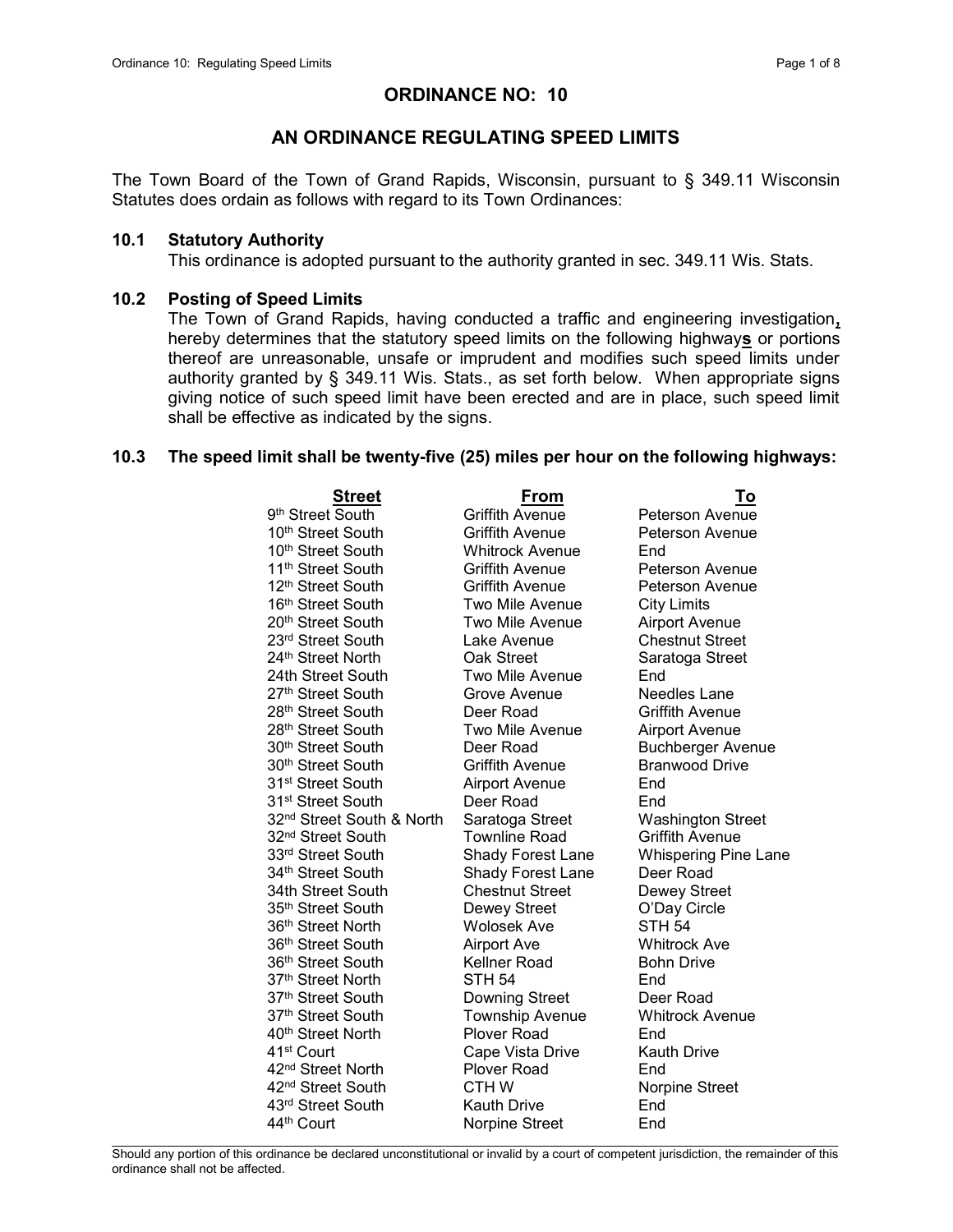77<sup>th</sup> Street South North Park Road Helke Road

44<sup>th</sup> Street South Springwood Drive Airport Avenue 45<sup>th</sup> Court **Airport Avenue** End 45<sup>th</sup> Street South Kellner Road Daly Avenue 46<sup>th</sup> Street South **Kellner Road** Daly Avenue 47<sup>th</sup> Court **Airport Avenue** End 47<sup>th</sup> Street South Wood Avenue Daly Avenue 49<sup>th</sup> Street South **North Beach Road** Grove Avenue 49th Street South Wazeecha Avenue CTH W 49<sup>th</sup> Street South Wood Avenue Daly Avenue 50<sup>th</sup> Street South **North Beach Road** Wazeecha Avenue 50<sup>th</sup> Street South **Wood Avenue** Auburn Avenue 52<sup>nd</sup> Street North Moll Road Plover Road 52nd Street South North Beach Road Wazeecha Avenue 52<sup>nd</sup> Street South Wood Avenue End 53<sup>rd</sup> Street South **North Beach Road** Wazeecha Avenue 54th Street North Moll Road Plover Road 54<sup>th</sup> Street South **Lativa Ave** Kellner Road 56<sup>th</sup> Street South Strodman Avenue End 56<sup>th</sup> Street South **CTH W** Helke Road 57<sup>th</sup> Street South **North Park Road** End<br>58<sup>th</sup> Street South **Nazeecha Avenue** Helk Wazeecha Avenue Helke Road 58th Street South Whitrock Avenue End 59<sup>th</sup> Street South Cty Hwy W Schroeder Drive 60<sup>th</sup> Street South North Park Road Helke Road 61st Street North Birch Avenue Plover Road 61st Street South Pointe Haven Drive Pointe Place 61st Street South Arbutus Drive Magnolia Drive 62<sup>nd</sup> Street South **Whitrock Avenue** Burns Drive 63<sup>rd</sup> Street South **Whitrock Avenue** Burns Drive 65th Street South Lenox Avenue Batavia Avenue 66<sup>th</sup> Street South **Lenox Avenue** Batavia Avenue 67th Street South Lenox Avenue Wood Avenue 67<sup>th</sup> Street South **Wazeecha Avenue** Grove Avenue 68<sup>th</sup> Street South **Lisa Lane** Kellner Road 68<sup>th</sup> Street South **CTH W** Wood Avenue 68<sup>th</sup> Street South **Deer Road** Buchburger Ave 69<sup>th</sup> Street South Wazeecha Avenue Arbor Haven Lane 70<sup>th</sup> Street South Wazeecha Avenue Arbor Haven Lane 70<sup>th</sup> Street South **Deer Road** Bambi Lane 71st Court Whitrock Ave End 71<sup>st</sup> Street South **Lisa Lane** Kellner Road 71st Street South South Park Road End 72<sup>nd</sup> Street North Plover Road End 72<sup>nd</sup> Street North Washington Street End 72<sup>nd</sup> Street South Country Village Dr South Park Rd 72<sup>nd</sup> Street South South Park Road End 73<sup>rd</sup> Street South **Country Village Dr.** Whitrock Ave 73<sup>rd</sup> Street South Dewberry Lane Deer Road 73<sup>rd</sup> Street South South Park Road End 74<sup>th</sup> Street South **Ruby Avenue** End 75<sup>th</sup> Street South **Country Village Dr** South Park Rd 75<sup>th</sup> Street South **Whitrock Avenue** South Park Road 76<sup>th</sup> Street South **Griffith Avenue** Ruby Avenue 76<sup>th</sup> Street South **Whitrock Avenue** Warren Drive 76<sup>th</sup> Street South Cty Trk W South Circle Drive 77<sup>th</sup> Street South **Griffith Avenue** Ruby Avenue 77<sup>th</sup> Street South North Circle Drive CTH W

 $\mathcal{L}_\text{max}$ Should any portion of this ordinance be declared unconstitutional or invalid by a court of competent jurisdiction, the remainder of this ordinance shall not be affected.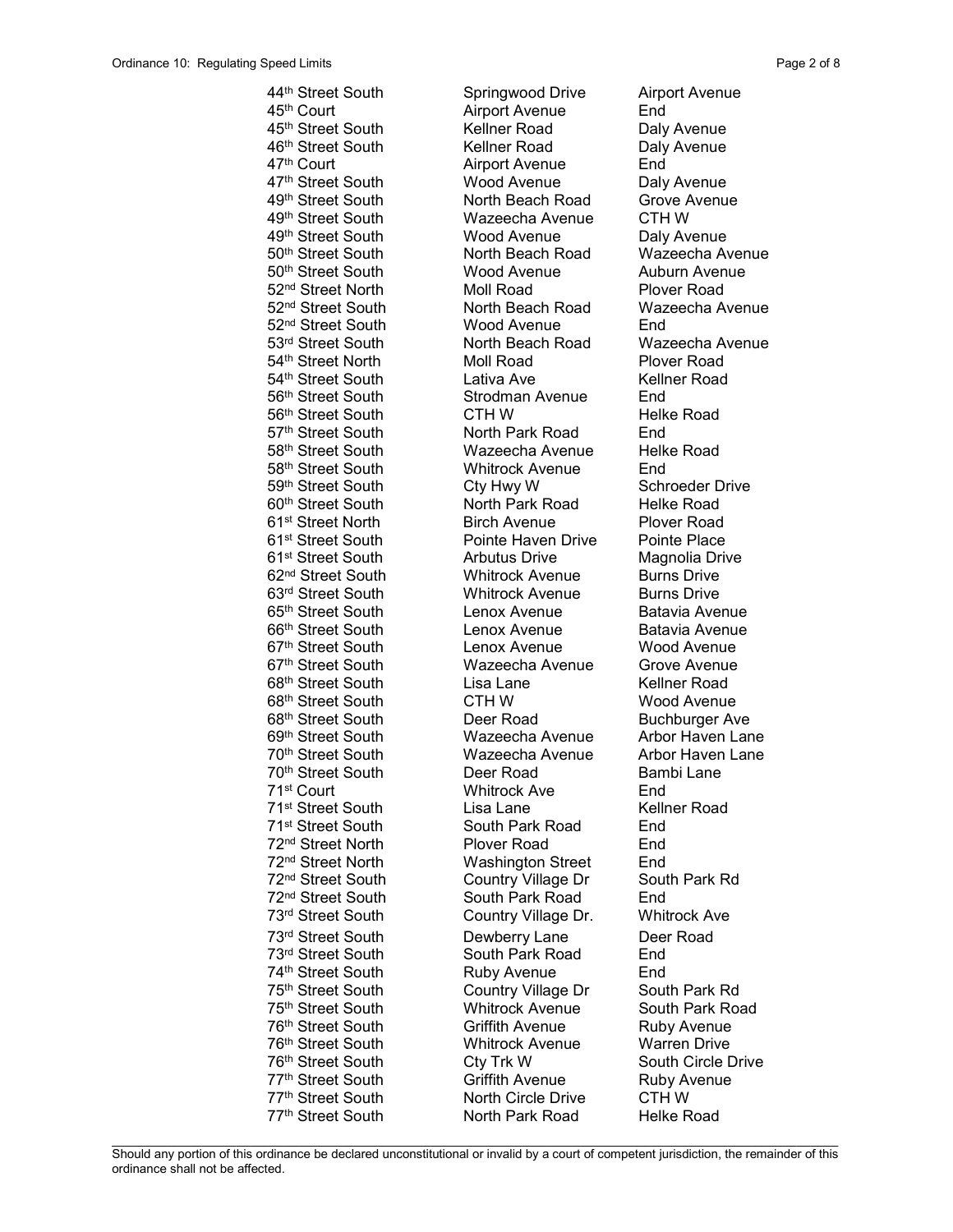78<sup>th</sup> Street South **Griffith Avenue** Ruby Avenue 78<sup>th</sup> Street South Grove Avenue South Circle Drive<br>
78<sup>th</sup> Street South South Warren Drive South Park Road 78<sup>th</sup> Street South Warren Drive Abby Lane **Branwood Drive** End Airport Avenue **Rangeline Road** End Alkar Avenue **64<sup>th</sup> Street South** Rude Street Alpine Way **Grassmere Drive** 37<sup>th</sup> Street South Arbutus Drive 64<sup>th</sup> Street South End Arbor Haven Lane 69th Street South 70th Street South Ashbury Drive Rosebury Drive End Auburn Avenue **45th Street South** 56<sup>th</sup> Street South Auburn Avenue 32<sup>nd</sup> Street South End Balsam Circle Wintergreen Drive End Bambi Lane **Blue Jay Drive** Blue Jay Drive Barberry Circle **Barberry Drive** End Barberry Drive **Deer Road** Alpine Way Barbon Drive **Brianwood Avenue** Bruce Lane Baltic Drive **Lativa Ave** Schroeder Drive Batavia Avenue 64<sup>th</sup> Street South 67<sup>th</sup> Street South Big Timber Circle Deer Road End Big Timber Drive Timber Valley Drive Timber Valley Drive Birch Avenue 61<sup>st</sup> Street North 64<sup>th</sup> Street North Blue Jay Drive 68<sup>th</sup> Street Bambi Lane Blueberry Lane Wazeecha Avenue End Bob-O-Link Circle Whip-or-Will Lane End Bob-O-Link Court Whip-or-Will Lane End Bohn Drive 36<sup>th</sup> Street South End Boulder Circle 58<sup>th</sup> Street South End Bradford Court Downing Street End Brahmstead Circle 30<sup>th</sup> Street South End Branwood Drive 28<sup>th</sup> Street South End Branwood Drive 32<sup>nd</sup> Street South End<br>Birch Ave 64<sup>th</sup> Street North 61<sup>st</sup> Street North Birch Ave 64<sup>th</sup> Street North Black Forest Drive 48<sup>th</sup> Street South End Breckenridge Ct **Griffith Avenue** End Breezy Pine Drive **Deer Road** End Brenda Lane 52<sup>nd</sup> Street North 54<sup>th</sup> Street North Brentwood Drive Sampson Street Lincoln Street Brianwood Avenue Sampson Street Lincoln Street Bristol Court Weslan Drive End Brooke Lane 28<sup>th</sup> Street South Crystal Lane Brookhaven Trace 48<sup>th</sup> Street South End Brookshire Court **Griffith Ave** End Brookside Circle and Brookhaven Trace End<br>Brookwood Lane and 40<sup>th</sup> Street South End Brookwood Lane 40<sup>th</sup> Street South End Bruce Lane **Brianwood Avenue** Lincoln Street Buchberger Avenue 28<sup>th</sup> Street South 32<sup>nd</sup> Street South Buchberger Avenue 64<sup>th</sup> Street South End Burns Drive 64<sup>th</sup> Street South 62<sup>nd</sup> Street South<br>
Reterson Avenue 8<sup>th</sup> Street South 12<sup>th</sup> Street South Peterson Avenue 8<sup>th</sup> Street South Cama Drive 68<sup>th</sup> Street End Cape Vista Drive **40<sup>th</sup> Street** End Cherokee Circle Cherokee Road End Cherokee Court Cherokee Road End Cherokee Road **Airport Avenue** Grove Avenue Cherrywood Court Wintergreen Drive End Cliff Street Whitrock Avenue Greenwood Drive

Ben Franklin Drive **Whitrock Avenue** Heritage Ridge Drive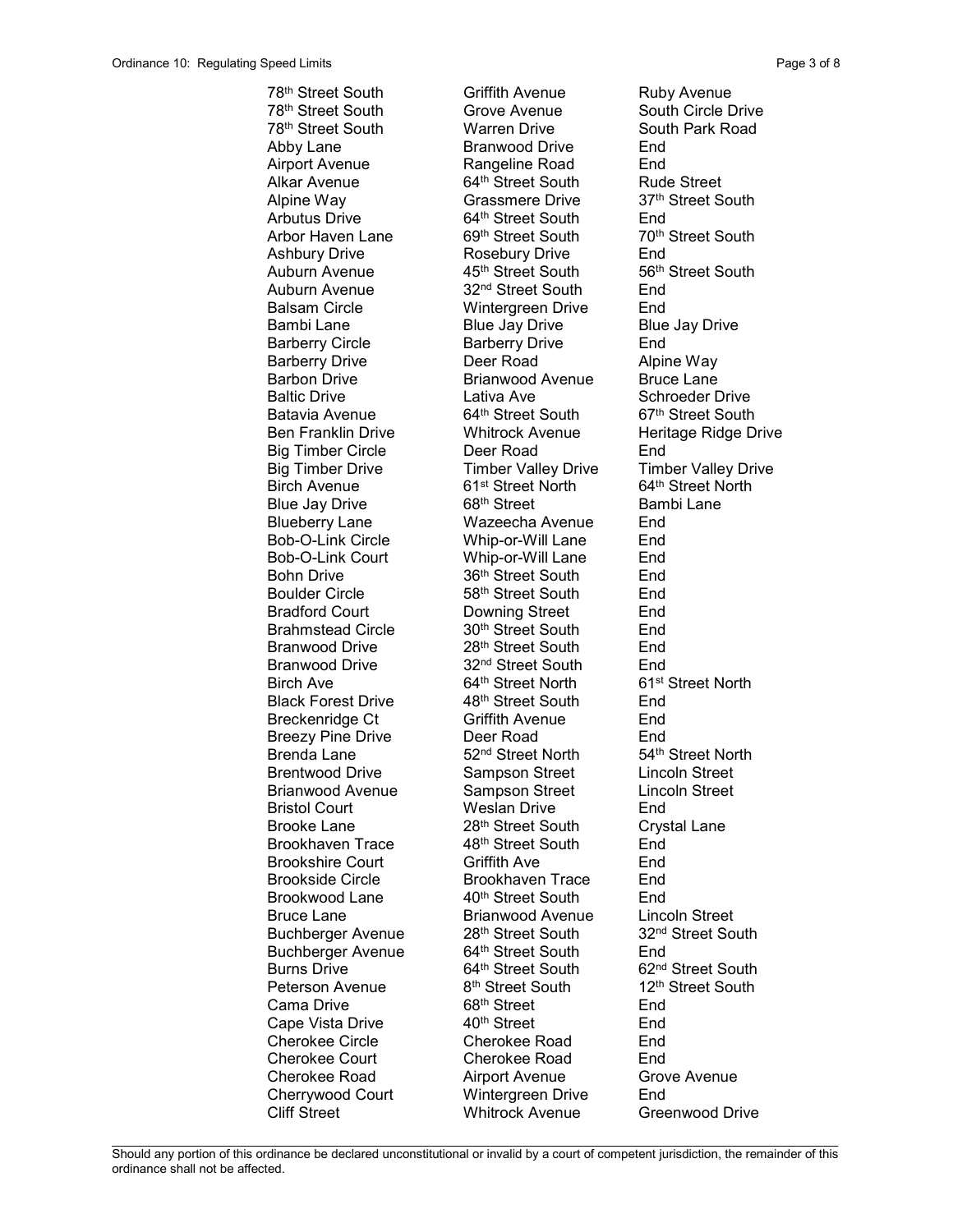Coach Lantern Drive Whitrock Avenue Richland Hills Drive Country Circle Country Drive End Country Court Country Drive End Country Drive Country Lane Country Circle Country Lane Pepper Avenue End Country Village Dr 71<sup>st</sup> Court 75<sup>th</sup> Street South Crestwood Court Whitrock Avenue End Crystal Lane 28<sup>th</sup> Street Brooke Lane Crystal Brooke Court Crystal Lane End Crystal Creek Court Brooke Lane End Daly Avenue **45th Street South** 47<sup>th</sup> Street South Daly Avenue 48<sup>th</sup> Street South End Deer Road 28<sup>th</sup> Street South Barberry Drive Dewberry Lane 73<sup>rd</sup> Street South 73<sup>rd</sup> Street South Dewey Street South 35<sup>th</sup> Street South Dewey Street 34th Street South Dove Avenue 8<sup>th</sup> Street South End Dover Court Victorian Way End Downing Street Eagles Nest Road Grand Forest Drive End Eastwood Drive Griffith Avenue Westwood Drive East Valley Court Timber Valley Drive End Enchanted Drive 32nd Street South End Enchanted Lane Enchanted End Estates Drive Whitrock Avenue End Falcon Court **Grand Forest Drive** End Fairway Circle **Griffith Avenue** End Forestview Drive 80<sup>th</sup> Street North End Fox Run Drive **Hunter's Ridge Drive** Prairie Ridge Drive Gene's Court 16<sup>th</sup> Street South End Geneva Court **North Park Road** End Gilbertson Court 53rd Street South End Golden Pheasant Court Hunter's Ridge Drive End<br>Grand Forest Drive Black Forest Dr Wazeecha Ave Grand Forest Drive Black Forest Dr Grassmere Drive **Victorian Way** Weslan Drive Greenwood Drive Murwin Circle Meadowlane Dr Grove Avenue **48th Street South** 50<sup>th</sup> Street South Grove Avenue **Piney Avenue** 32<sup>nd</sup> Street South Hampton Court Weslan Drive End Helke Road 77<sup>th</sup> Street South End Helke Road Wazeecha Avenue Vilas Avenue Heritage Ridge Drive Whitrock Avenue End High Point Court **Rosebury Drive** End Hobnail Court Wazeecha Avenue End Honeysuckle Court Honeysuckle Lane End Honeysuckle Lane Schroeder Drive 59th Street South Hunter's Ridge Drive Griffith Avenue Fox Run Drive Kauth Drive **40th Street South** 43<sup>rd</sup> Street South Kuhn Avenue 16<sup>th</sup> Street South 20<sup>th</sup> Street South<br>
Kuhn Avenue 8<sup>th</sup> Street South End Lakewood Lane **Hwy 13 South** Hwy 13 South Lativa Ave 54<sup>th</sup> Street South 56<sup>th</sup> Street South Lenox Avenue 64<sup>th</sup> Street South 68<sup>th</sup> Street South Lincoln Street Bruce Lane Whitrock Ave Lisa Lane 68<sup>th</sup> Street South 71<sup>st</sup> Street South Log Home Lane 48<sup>th</sup> Street South End Lovewood Drive 20<sup>th</sup> Street South Two Mile Avenue Magnolia Drive **Arbutus Drive** 64<sup>th</sup> Street South Main Street Whitrock Avenue Railroad Street

8<sup>th</sup> Street South End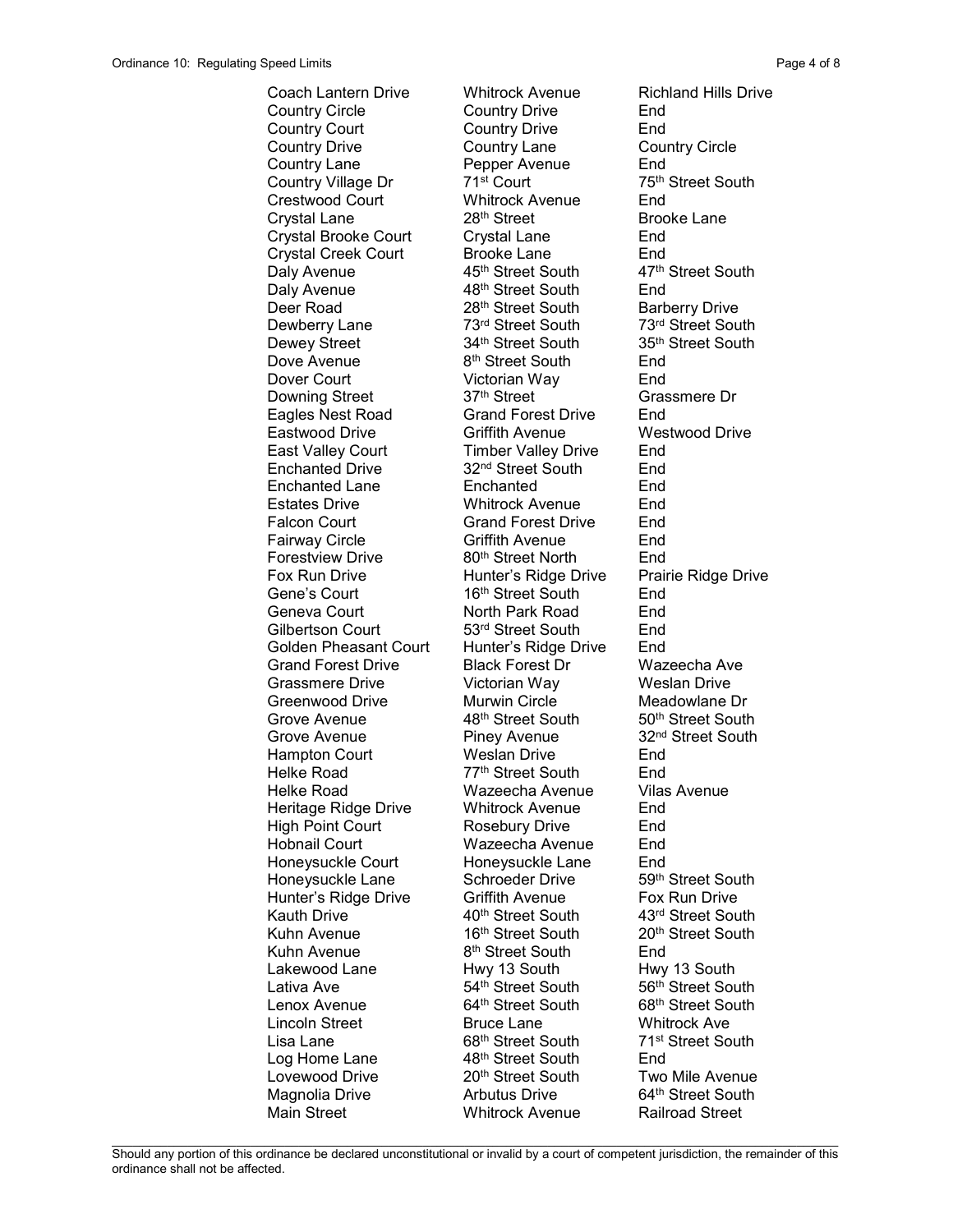Mapledale Ct Brookhaven Trc End Meadow Lane **Murwin Circle** Cliff Street Moll Road 52<sup>nd</sup> Street North 54<sup>th</sup> Street North Mulberry Circle Blueberry Lane End Nepco Lake Road 8<sup>th</sup> Street South Port Edwards Limits North Beach Road 48<sup>th</sup> Street South End North Circle Drive South Circle Drive End North Park Road Wazeecha Avenue 77th Street South North Valley Drive Timber Valley Drive End Needles Lane **Piney Avenue** 27<sup>th</sup> Street South Norpine Street CTH W 44th Court Norway Circle Wintergreen Drive End Oakbrook Court Brookhaven Trace End Oakbury Drive **Townline Road** Ashbury Drive O'Day Circle 35<sup>th</sup> Street South End Parkland Lane Westwood Drive Eastwood Drive Parkway Court **Grove Avenue** End Patrick Henry Court Heritage Ridge Drive End Paul Revere Court Heritage Ridge Drive End Pine Avenue **Weeping Willow Drive** End Pine Ridge Way 48<sup>th</sup> Street South End Pineway Drive **Honeysuckle Lane** 59<sup>th</sup> Street South Piney Avenue **Airport Avenue** Grove Avenue Piney Circle **Piney Avenue** End Plantation Court Wintergreen Drive End Ponderosa Circle 58<sup>th</sup> Street South End Point Haven Drive 64<sup>th</sup> Street South 61<sup>st</sup> Street South Point Place Drive 64<sup>th</sup> Street South 61<sup>st</sup> Street South Prairie Circle **Prairie View Drive** End Prairie Ridge Drive **Griffith Avenue** Silver Fox Court Prairie View Drive **Griffith Ave Community** Downing Street Railroad Street **80<sup>th</sup>** Street South Main Street Reber Drive 32<sup>nd</sup> Street South End Richland Cove Richland Hills Drive End Richland Heights Court Richland Hills Drive End Richland Hills Dr **Richland Heights Ct** Coach Lantern Drive Ridgewood Trail Golf Course Road End Ridgeway Trail Pine Ridge Way End Rosebury Drive 32<sup>nd</sup> Street South Ashbury Drive Rosemary Circle Branwood Drive End Ruby Avenue 76<sup>th</sup> Street South CTH U Rude Street South Park Drive Alkar Avenue Shady Forest Lane 32<sup>nd</sup> Street South Enchanted Lane Silver Fox Court Prairie Ridge Drive End South Circle Drive **North Circle Drive** End South Park Drive **Alkar Avenue** Rude Street South Park Road 64<sup>th</sup> Street South CTH U South Park Road 64<sup>th</sup> Street South End South Valley Court South Valley Drive End South Valley Drive Townline Road Timber Valley Drive Saratoga Street 20<sup>th</sup> Street North 32<sup>nd</sup> Street North Schroeder Drive 56<sup>th</sup> Street South 59<sup>th</sup> Street South Sequoia Circle 58<sup>th</sup> Street South End Shamrock Lane 20<sup>th</sup> Street South End Siesta Circle 58<sup>th</sup> Street South 58<sup>th</sup> Street South Southbrook Lane Westwood Drive Eastwood Drive Springwood Court Springwood Drive End Springwood Drive **44<sup>th</sup> Street South** 48<sup>th</sup> Street South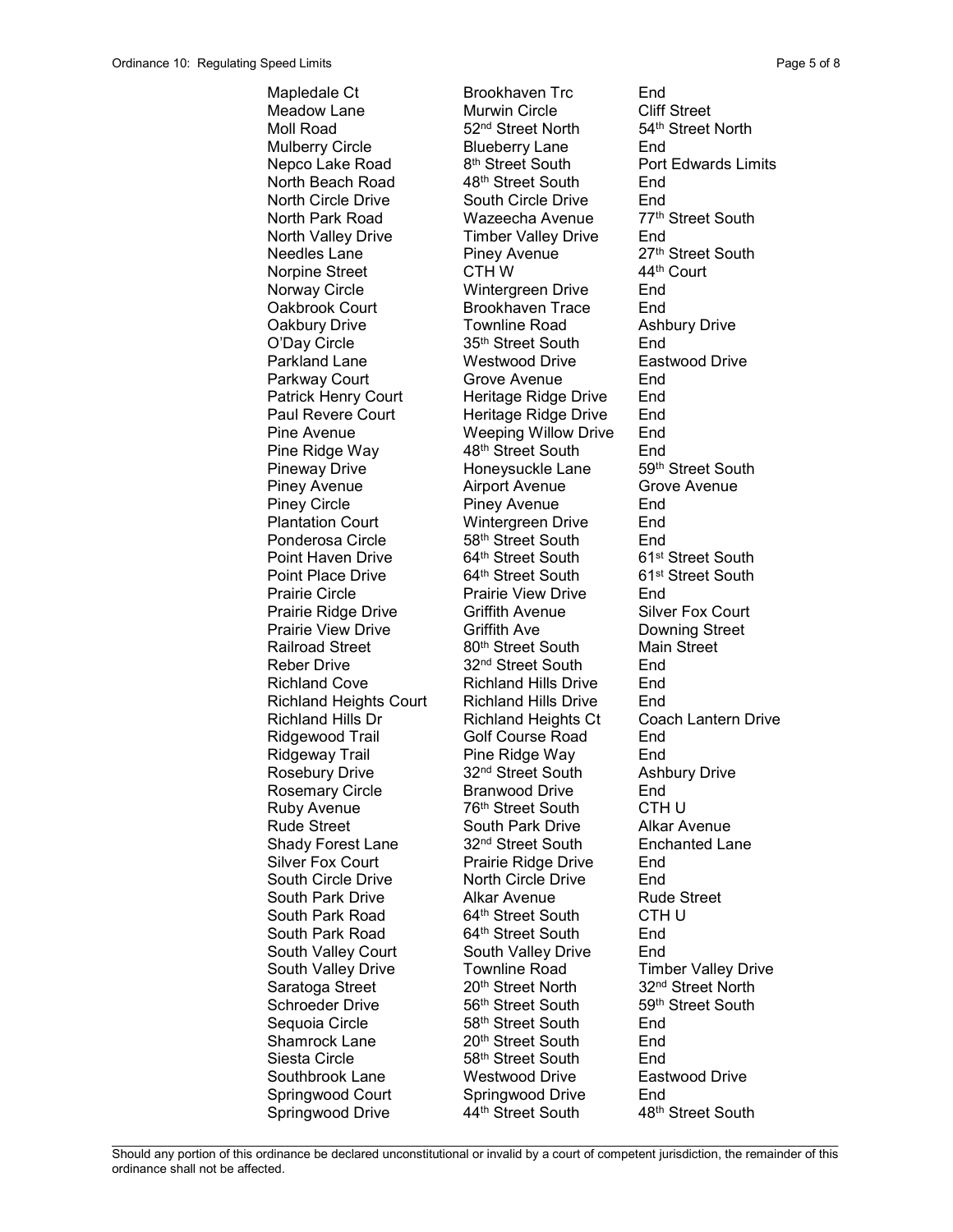Strodman Avenue 52<sup>nd</sup> Street South End Wazeecha Avenue Wazeecha Avenue Wyatt Avenue 52<sup>nd</sup> Street South 56<sup>th</sup> Street South

Two Mile Avenue 1<sup>st</sup> Street South Greenwood Drive Taylor Lane 64<sup>th</sup> Street South End Timberline Court Timberline Way End Timberline Trail Griffith Avenue End Timberline Way Townline Road Timber Valley Drive<br>Timber Valley Drive 32<sup>nd</sup> Street South East Valley Court Timber Valley Drive 32<sup>nd</sup> Street South East Valley Court Timber Wolfe Court Timber Valley Drive End Township Avenue 36<sup>th</sup> Street South 37<sup>th</sup> Street South Two Mile Avenue 36<sup>th</sup> Street South 37<sup>th</sup> Street South Victorian Court Grassmere Drive End Victorian Way Grassmere Drive End Vilas Ave **Grove Ave Helke Ave** Warren Court **76<sup>th</sup> Street South** End<br>
Warren Drive 75<sup>th</sup> Street South 78<sup>th</sup> 48th Street South 64<sup>th</sup> Street South Wazeecha Ridge Court Wazeecha Avenue End Weeping Willow Circle Weeping Willow Drive End Weeping Willow Court Weeping Willow Drive End Weeping Willow Drive Whitrock Avenue Two Mile Avenue Weslan Drive Griffith Avenue Griffith Avenue Westwood Drive **Parkland Lane** Eastwood Drive West Valley Court Timber Valley Drive End Whispering Pine Lane 33rd Street South Enchanted Lane Whip-or-Will Lane Griffith Avenue 16<sup>th</sup> Street South White Pine Circle **Westwood Drive** End Whitrock Avenue Sampson Street Crestwood Drive<br>Whitrock Avenue 8<sup>th</sup> Street 12<sup>th</sup> Street South Whitrock Avenue 8<sup>th</sup> Street 12<sup>th</sup> Street South Whitrock Avenue 36<sup>th</sup> Street South 37<sup>th</sup> Street South Wintergreen Drive **Griffith Avenue** 64<sup>th</sup> Street South Wolosek Street 32<sup>nd</sup> Street North End Wood Avenue **45<sup>th</sup> Street South** 48<sup>th</sup> Street South Wood Avenue **45<sup>th</sup> Street South** 52<sup>nd</sup> Street South Wood Avenue 64<sup>th</sup> Street South 68<sup>th</sup> Street South Woodhaven Court Brookhaven Trace End Woodhaven Lane Brookhaven Trace End Woodside Circle Woodhaven Lane End

78<sup>th</sup> Street South 64<sup>th</sup> Street South North Park Road

### 10.4 The speed limit shall be thirty (30) miles per hour on the following streets: **Street From From To**

| əucel                        | гічн            |                 |
|------------------------------|-----------------|-----------------|
| 1 <sup>st</sup> Street South | Two Mile Avenue | .61 miles North |

#### 10.5 The speed limit shall be thirty-five (35) miles per hour on the following streets:

| <b>Street</b>                         | From                   |                          |
|---------------------------------------|------------------------|--------------------------|
| 16th Street South                     | <b>Griffith Avenue</b> | Kuhn Avenue              |
| 20th Street South                     | <b>Griffith Avenue</b> | Kuhn Avenue              |
| 32 <sup>nd</sup> Street South & North | Two Mile Avenue        | <b>Washington Street</b> |
| 40th Street South                     | Brookwood Lane         | <b>Airport Avenue</b>    |
| 48th Street South & North             | <b>Airport Avenue</b>  | <b>City Limits</b>       |
| 48 <sup>th</sup> Street North         | <b>City Limits</b>     | <b>HWY 54</b>            |
| 56 <sup>th</sup> Street South         | Helke Road             | <b>Kellner Road</b>      |
| 59th Street South                     | <b>Schroeder Drive</b> | <b>Kellner Road</b>      |
| 64th Street South                     | North Park Road        | Wood Avenue              |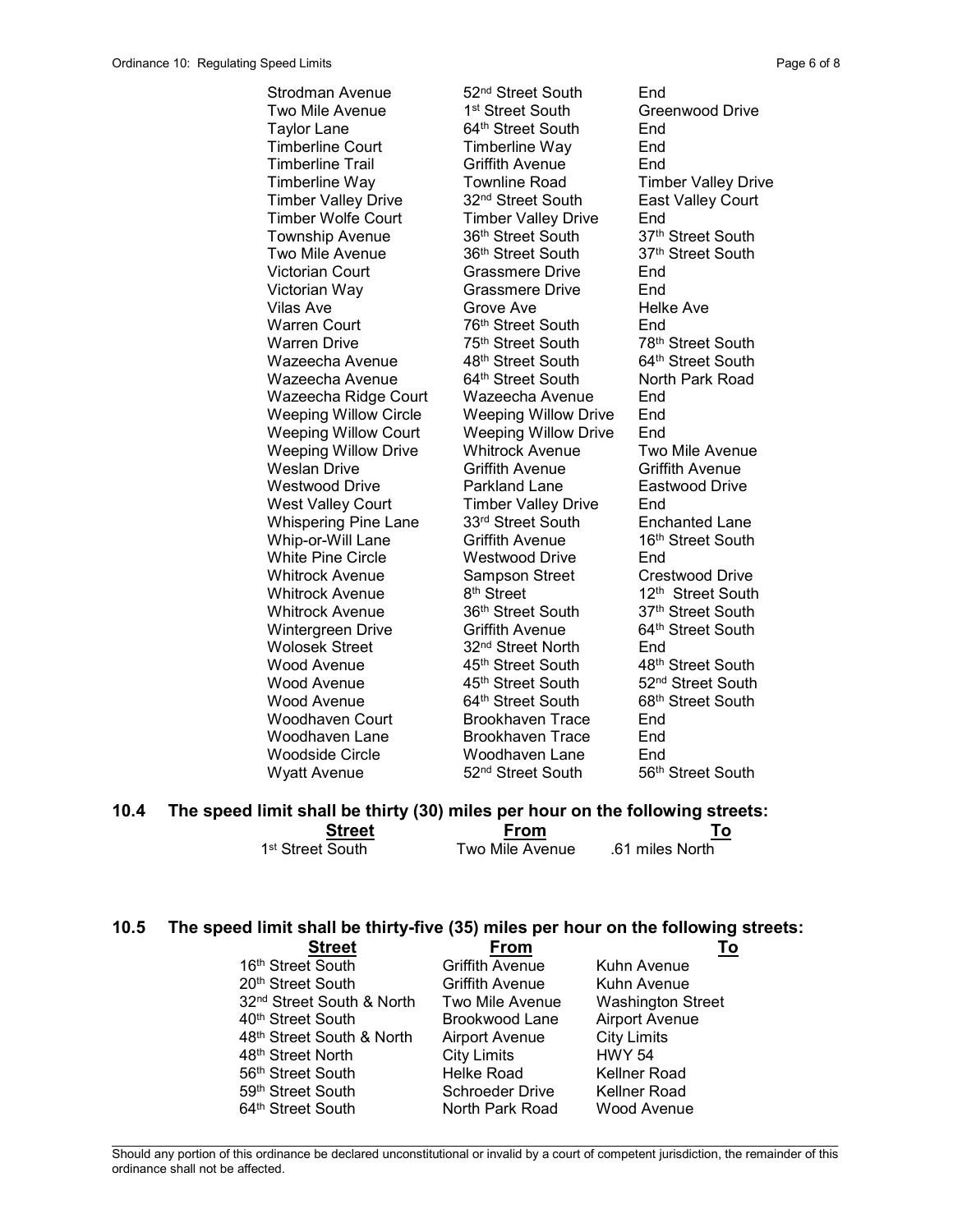| 64 <sup>th</sup> Street South | <b>Railroad Tracks</b>        | Biron                         |
|-------------------------------|-------------------------------|-------------------------------|
| 64th Street South             | South Park Rd                 | Griffith Ave                  |
| <b>Chestnut Street</b>        | 28 <sup>th</sup> Street South | 32 <sup>nd</sup> Street South |
| <b>Curve Street</b>           | 64th Street North             | End                           |
| <b>Curve Street</b>           | 64 <sup>th</sup> Street North | <b>Birch Ave</b>              |
| Deer Road                     | CTH U                         | End                           |
| Eagle Road                    | <b>HWY 54</b>                 | <b>Biron Boarder</b>          |
| <b>Golf Course Road</b>       | <b>Airport Avenue</b>         | Pepper Avenue                 |
| <b>Griffith Ave</b>           | Sampson Street                | 16 <sup>th</sup> Street       |
| Grove Avenue                  | 64th Street South             | CTH U                         |
| Lake Avenue                   | 23rd Street South             | 42 <sup>nd</sup> Street South |
| North Beach Road              | 48th Street South             | End                           |
| Pepper Avenue                 | <b>Golf Course Road</b>       | <b>Country Circle</b>         |
| <b>Sampson Street</b>         | <b>Griffith Avenue</b>        | Two Mile Avenue               |
| Two Mile Avenue               | 16th Street South             | 32 <sup>nd</sup> Street South |
| Wazeecha Avenue               | CTH W                         |                               |

# 10.6 The speed limit shall be forty (40) miles per hour on the following streets:

| <b>Street</b>                 | From                          | To                            |
|-------------------------------|-------------------------------|-------------------------------|
| 48 <sup>th</sup> Street South | <b>Griffith Avenue</b>        | <b>Airport Avenue</b>         |
| Airport Avenue                | 20 <sup>th</sup> Street South | 48 <sup>th</sup> Street South |
| Whitrock Avenue               | 48 <sup>th</sup> Street South | CTY U                         |

#### 10.7 The speed limit shall be forty-five (45) miles per hour on the following streets:

| <b>Street</b>             | From                          | To                            |
|---------------------------|-------------------------------|-------------------------------|
| 48th Street North         | <b>HWY 54</b>                 | <b>Biron Village Limits</b>   |
| 48th Street South         | <b>Townline Road</b>          | <b>Griffith Avenue</b>        |
| 64th Street South         | <b>Griffith Ave</b>           | <b>Townline Road</b>          |
| 64th Street South & North | Wood Ave                      | <b>Railroad Tracks</b>        |
| <b>Chestnut Street</b>    | 32 <sup>nd</sup> Street South | End                           |
| <b>Griffith Ave</b>       | 16 <sup>th</sup> Street       | CTY U                         |
| Kellner Road              | <b>Town Boarder</b>           | CTY <sub>U</sub>              |
| <b>Townline Road</b>      | <b>STH 13</b>                 | CTH U                         |
| <b>Washington Street</b>  | CTH U                         | 32 <sup>nd</sup> Street North |

### 10.8 Penalties

**HISTORY** 

As provided in § 346.60 Wis. Stats., any person violating any of the provisions of this ordinance, shall upon conviction, be subjected to a forfeiture per Ordinance 39 "Schedule of Fees and Forfeitures" together with the costs of prosecution.

### This ordinance shall take effect from and after the date of its passage and publication as provided by law.

| Declaration/Ordinance/Resolution No |          | <b>Dated</b> |
|-------------------------------------|----------|--------------|
| <b>RESOLUTION NO:</b>               | C-1738   | 19-May-1969  |
|                                     | C-1740   | 19-May-1969  |
|                                     | C-1741   | 19-May-1969  |
|                                     | C-1743   | 19-May-1969  |
|                                     | $C-1745$ | 19-May-1969  |
|                                     | C-1746   | 19-May-1969  |
|                                     | C-1747   | 19-May-1969  |

 $\mathcal{L}_\text{max}$ Should any portion of this ordinance be declared unconstitutional or invalid by a court of competent jurisdiction, the remainder of this ordinance shall not be affected.